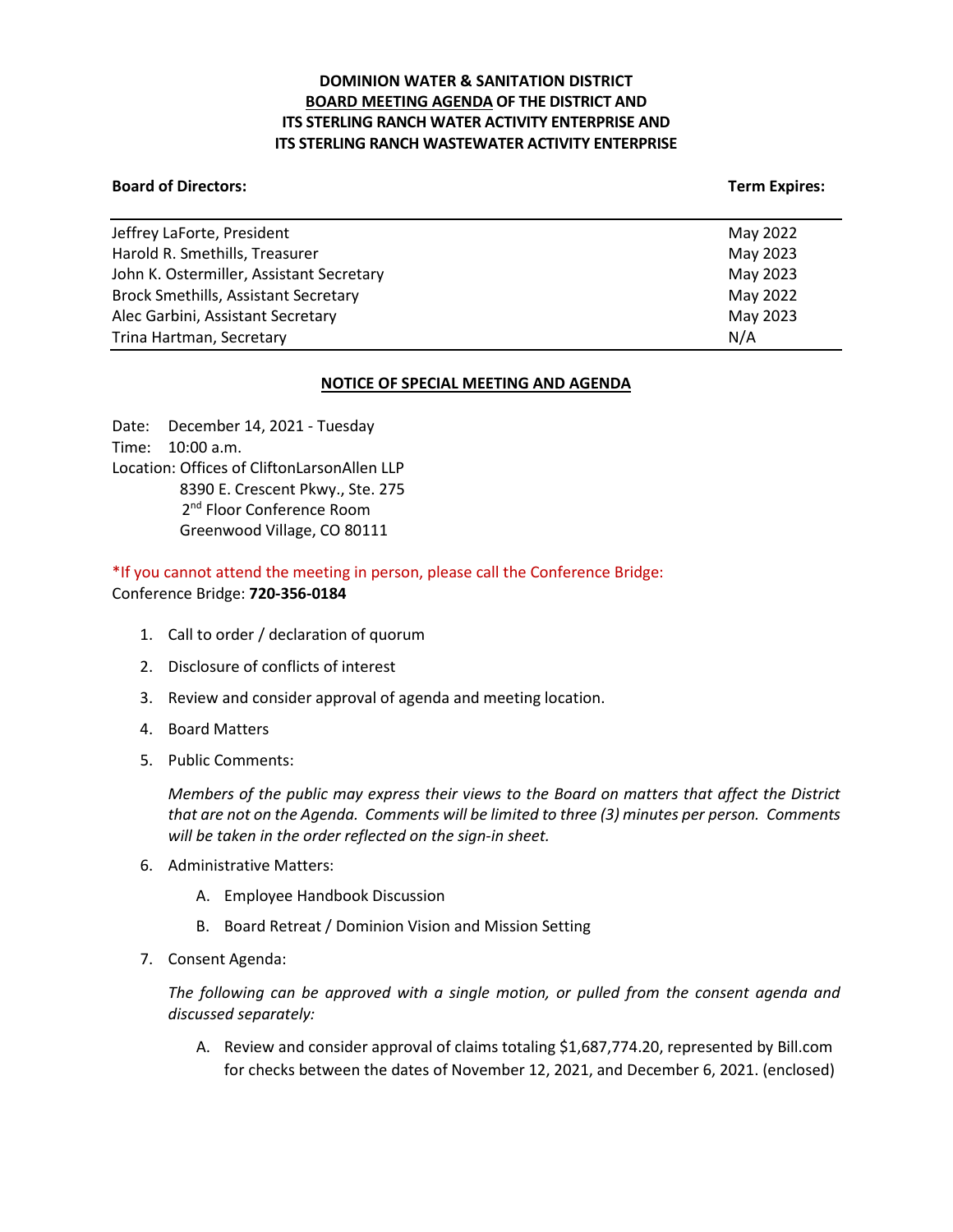- B. Review and consider approval of the Minutes of the November 16, 2021, Special Board Meeting. (enclosed)
- C. Ratify Material Proposal from Core & Main for \$132,254 for the Yard Pipe. (enclosed)
- D. Ratify Haynie & Co. Engagement Letter for the 2021 Annual Audit for an amount not to exceed \$12,000. (enclosed)
- E. Ratify Leonard Rice Engineering Work Order No. 12-2021 for South Platte River Well Field Siting Desktop Study for an amount not to exceed \$10,000. (enclosed)
- F. Ratify JLD Consulting Work Order No. 16 for West Side Water Supply Planning and Development for an amount not to exceed \$5,000. (enclosed)
- 8. Monthly Operations Report: (enclosed)
	- A. Water Activity Enterprise
		- i. Review and consider approval of IGA with Parker Water & Sanitation District for Ridgegate Pump Station (enclosed)
		- ii. Update on Rainwater Harvesting Grant Proposal
	- B. Wastewater Activity Enterprise
		- i. Update on Regional Wastewater Treatment Plant
- 9. Consultant Agreements and Work Orders/ Change Orders:
	- A. Work Order Summary Sheet. (enclosed)
- 10. Financial Matters:
	- A. Conduct Public Hearing to consider 2022 Budget and consider Adoption of Resolution of Dominion Water & Sanitation District to Adopt 2022 Budget. (enclosed)
	- B. Discuss 2022 Capital Schedule
	- C. Acknowledge Financial Statements September 30, 2021. (enclosed)
- 11. District Management Matters:
	- A. Review and consider adopting 2022 Annual Administrative Resolution. (enclosed)
	- B. Review and consider adopting Resolution of the Board of Directors Calling an Election on May 3, 2022. (enclosed)
- 12. Legal Matters:
	- A. Other